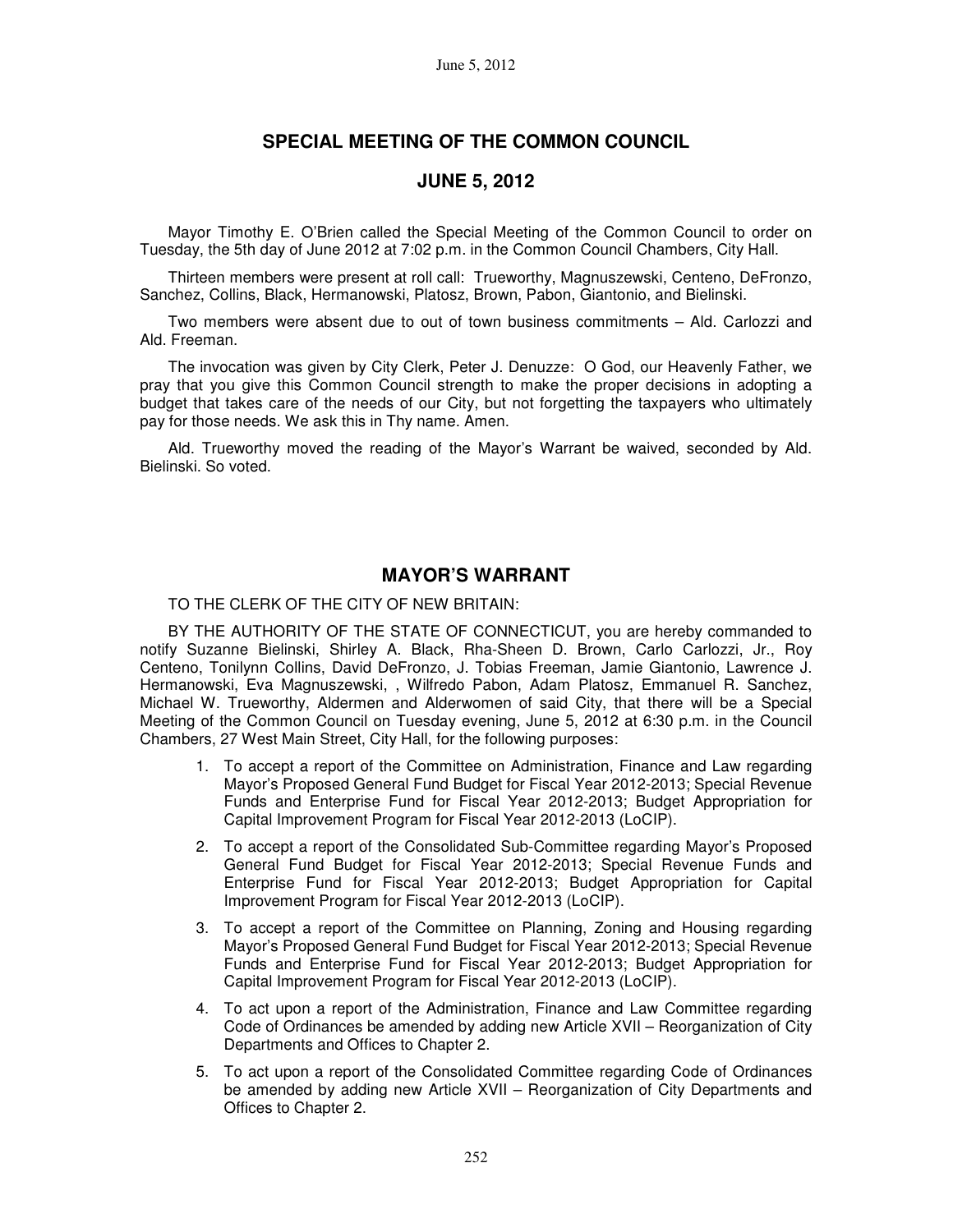- 6. To act upon a report of the Committee on Planning, Zoning and Housing regarding Code of Ordinances be amended by adding new Article XVII – Reorganization of City Departments and Offices to Chapter 2.
- 7. To act upon a Resolution regarding the General Fund Budget for Fiscal Year 2012- 2013.
- 8. To act upon a Resolution regarding the Special Revenue Funds and Enterprise Fund for Fiscal Year 2012-2013.
- 9. To act upon a Resolution regarding the Budget Appropriation for Capital Improvement Program for Fiscal Year 2012-2013 (LoCIP).
- 10. To act upon a Resolution regarding Code of Ordinances be amended by adding new Article XVII – Reorganization of City Departments and Offices to Chapter 2.

HEREOF FAIL NOT, but due service and return make according to law. Dated at New Britain, this 4th day of June, 2012.

Timothy E. O'Brien, Mayor

## **REPORT OF COMMITTEE ON ADMINISTRATION, FINANCE AND LAW**

- **31819-2 RE: MAYOR'S PROPOSED GENERAL FUND BUDGET FOR FISCAL YEAR 2012- 2013**
- **31820-2 RE: SPECIAL REVENUE FUNDS AND ENTERPRISE FUND BUDGET FOR FISCAL YEAR 2012-2013**
- **31821-2 RE: BUDGET APPROPRIATION CAPITAL IMPROVEMENT PROGRAM 2012-2013 (LoCIP)**

To His Honor, the Mayor, and the Common Council of the City of New Britain: the undersigned beg leave to report the following:

The Committee on Administration, Finance and Law at a special meeting held on Friday evening, June 1, 2012 at 6:08 p.m. in the Council Chambers to which was referred the matter of the following: Item #31819-1 – Mayor's Proposed General Fund Budget for Fiscal Year 2012- 2013; Item #31820-1 – Special Revenue Funds and Enterprise Fund budget for Fiscal Year 2012- 2013; Item #31821-1 – Budget Appropriation for Capital Improvement Program 2012-2013 (LoCIP) respectfully begs leave to recommend that said items be referred back to the Common Council with a neutral recommendation.

> Alderman Carlo Carlozzi, Jr. Chair

Ald. Trueworthy moved to accept, seconded by Ald. Bielinski. So voted. Approved by Mayor Timothy O'Brien Jr. the 8th day of June 2012.

## **REPORT OF CONSOLIDATED COMMITTEE**

**31819-3 RE: MAYOR'S PROPOSED GENERAL FUND BUDGET FOR FISCAL YEAR 2012- 2013** 

- **31820-3 RE: SPECIAL REVENUE FUNDS AND ENTERPRISE FUND BUDGET FOR FISCAL YEAR 2012-2013**
- **31821-3 RE: BUDGET APPROPRIATION CAPITAL IMPROVEMENT PROGRAM 2012-2013 (LoCIP)**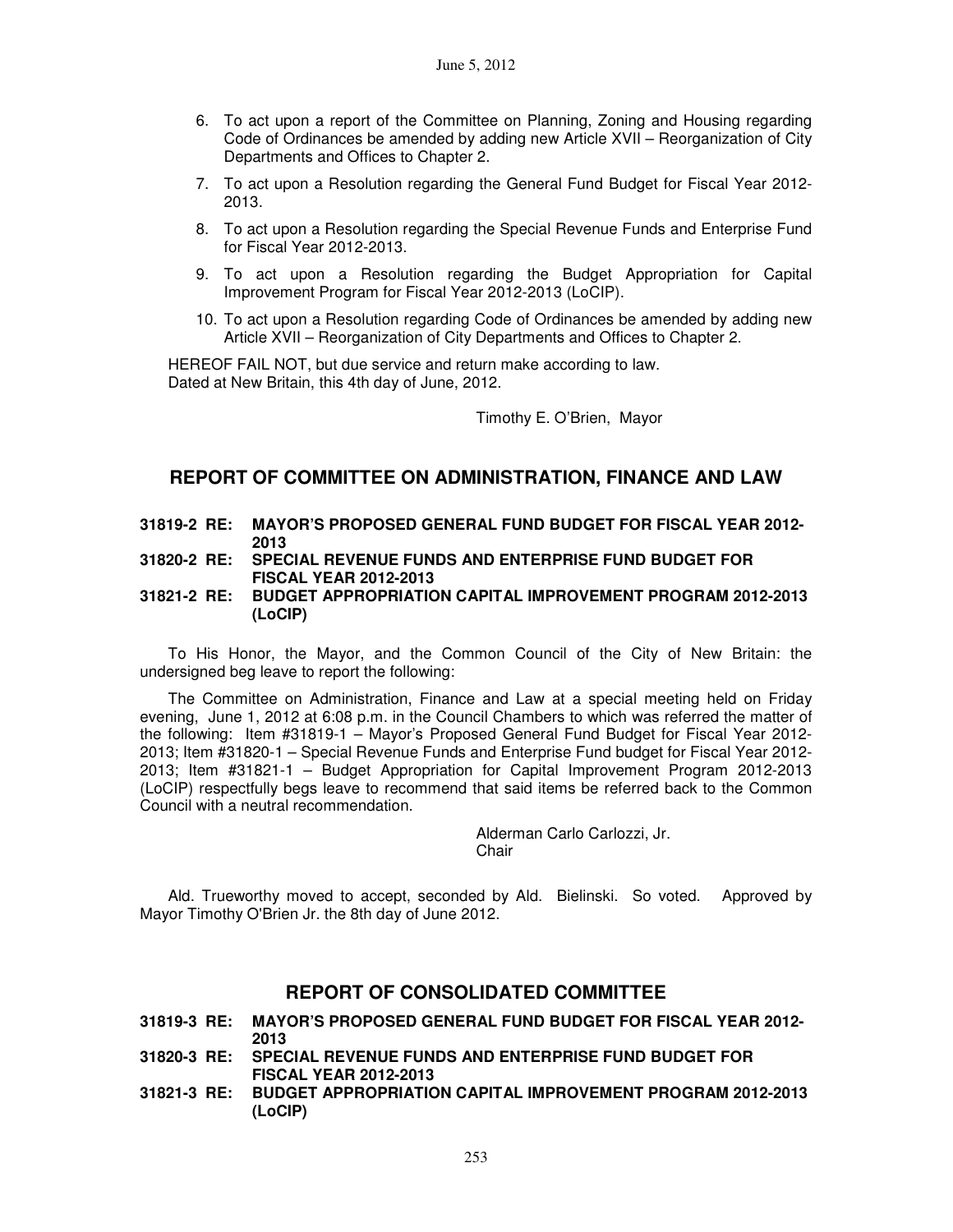To His Honor, the Mayor, and the Common Council of the City of New Britain: the undersigned beg leave to report the following:

The Consolidated Committee at a special meeting held on Tuesday evening, June 5, 2012 at 6:00 p.m. in the Council Chambers to which was referred the matter of the following: Item #31819-1 – Mayor's Proposed General Fund Budget for Fiscal Year 2012-2013; Item #31820-1 – Special Revenue Funds and Enterprise Fund budget for Fiscal Year 2012-2013; Item #31821-1 – Budget Appropriation for Capital Improvement Program 2012-2013 (LoCIP) respectfully begs leave to recommend that said items be referred back to the Common Council with a neutral recommendation.

> Alderwoman Shirley Black Chair

Ald. Trueworthy moved to accept, seconded by Ald., Collins. So voted. Approved by Mayor Timothy O'Brien Jr. the 8th day of June 2012.

# **REPORT OF COMMITTEE ON PLANNING, ZONING AND HOUSING'**

**31819-4 RE: MAYOR'S PROPOSED GENERAL FUND BUDGET FOR FISCAL YEAR 2012- 2013** 

**31820-4 RE: SPECIAL REVENUE FUNDS AND ENTERPRISE FUND BUDGET FOR FISCAL YEAR 2012-2013** 

**31821-4 RE: BUDGET APPROPRIATION CAPITAL IMPROVEMENT PROGRAM 2012-2013 (LoCIP)** 

To His Honor, the Mayor, and the Common Council of the City of New Britain: the undersigned beg leave to report the following:

The Committee on Planning, Zoning and Housing at a special meeting held on Friday evening, June 1, 2012 at 6:19 p.m. in the Council Chambers to which was referred the matter of the following: Item #31819-1 – Mayor's Proposed General Fund Budget for Fiscal Year 2012- 2013; Item #31820-1 – Special Revenue Funds and Enterprise Fund budget for Fiscal Year 2012- 2013; Item #31821-1 – Budget Appropriation for Capital Improvement Program 2012-2013 (LoCIP) respectfully begs leave to recommend that said items be referred back to the Common Council with a neutral recommendation.

> Alderman Michael Trueworthy Acting Chair

Ald. Trueworthy moved to accept, seconded by Ald. Bielinski. So voted. Approved by Mayor Timothy O'Brien Jr. the 8th day of June 2012.

# **REPORT OF COMMITTEE ON ADMINISTRATION, FINANCE AND LAW 31818-1 RE: PROPOSED AMENDMENT TO THE ORDINANCES ADDING ARTICLE XVII – REORGANIZATION OF CITY DEPARTMENTS AND OFFICES TO CHAPTER 2**

To His Honor, the Mayor, and the Common Council of the City of New Britain: the undersigned beg leave to report the following:

The Committee on Administration, Finance and Law at a special meeting held on Tuesday evening, June 5, 2012 at 6:10 p.m. in the Council Chambers to which was referred the matter of Item #31818 – Code of Ordinances be amended by adding new Article XVII – Reorganization of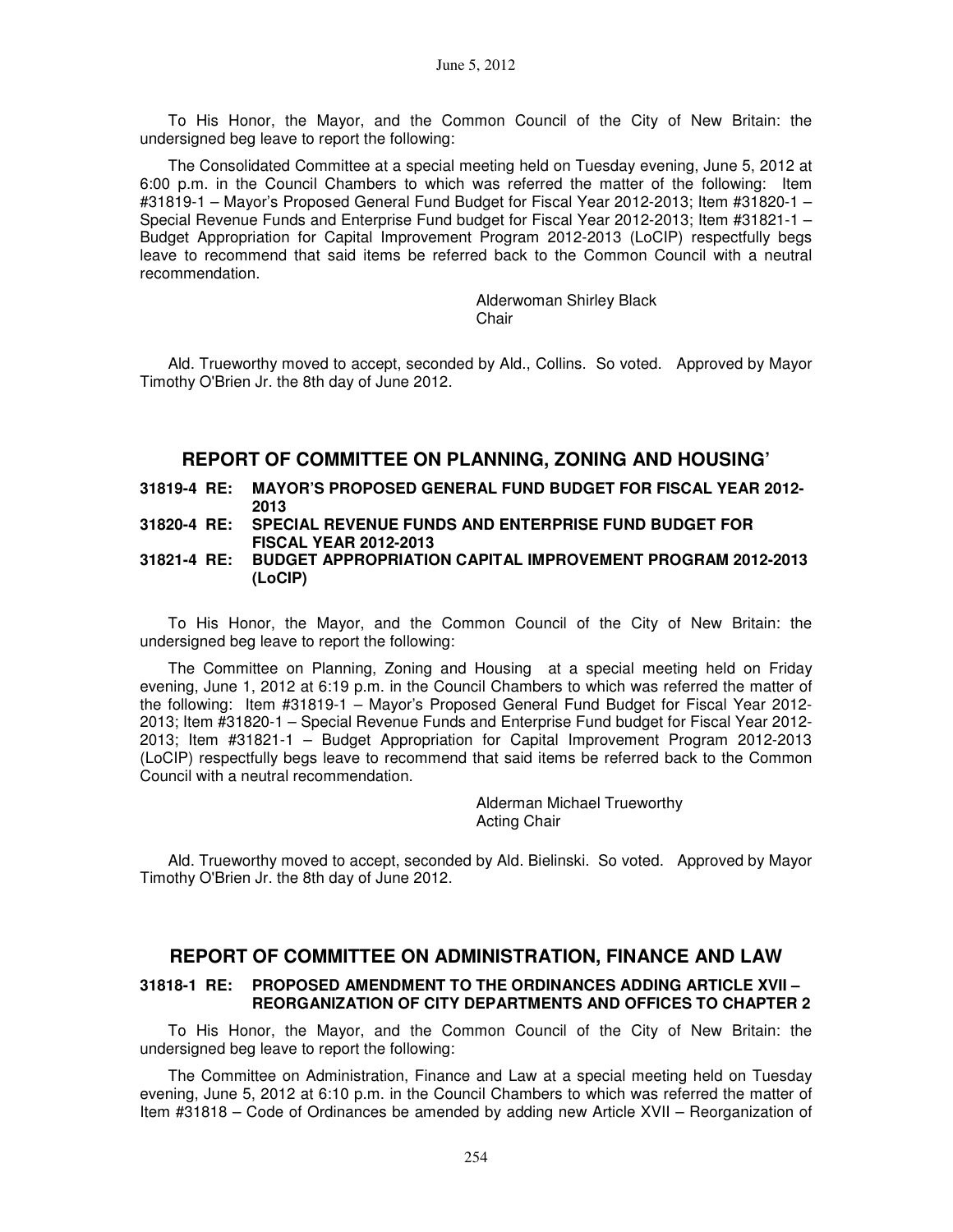June 5, 2012

City Departments and Offices to Chapter 2 voted to accept and recommend that the following resolution be referred back to the Common Council with a favorable recommendation.

> Alderman Carlo Carlozzi, Jr. **Chair**

Ald. Trueworthy moved to accept, seconded by Ald. Bielinski. So voted. Approved by Mayor Timothy O'Brien Jr. the 8th day of June 2012.

## **REPORT OF CONSOLIDATED COMMITTEE**

### **31818-2 RE: PROPOSED AMENDMENT TO THE ORDINANCES ADDING ARTICLE XVII – REORGANIZATION OF CITY DEPARTMENTS AND OFFICE TO CHAPTER 2**

To His Honor, the Mayor, and the Common Council of the City of New Britain: the undersigned beg leave to report the following:

The Consolidated Committee at a special meeting held on Tuesday evening, June 5, 2012 at 6:00 p.m. in the Council Chambers to which was referred the matter of Item #31818 – Code of Ordinances be amended by adding new Article XVII – Reorganization of City Departments and Offices to Chapter 2 voted to accept and recommend that the following resolution be referred back to the Common Council with a favorable recommendation.

> Alderwoman Shirley Black Chair

Ald. Trueworthy moved to accept, seconded by Ald. Sanchez. So voted. Approved by Mayor Timothy O'Brien Jr. the 8th day of June 2012.

## **REPORT OF COMMITTEE ON PLANNING, ZONING AND HOUSING**

### **31818-3 RE: PROPOSED AMENDMENT TO THE ORDINANCES ADDING ARTICLE XVII – REORGANIZATION OF CITY DEPARTMENTS AND OFFICES TO CHAPTER 2**

To His Honor, the Mayor, and the Common Council of the City of New Britain: the undersigned beg leave to report the following:

The Committee on Planning, Zoning and Housing at a special meeting held on Tuesday evening, June 5, 2012 at 6:05 p.m. in the Council Chambers to which was referred the matter of Item #31818 – Code of Ordinances be amended by adding new Article XVII – Reorganization of City Departments and Offices to Chapter 2 voted to accept and recommend that the following resolution be referred back to the Common Council with a favorable recommendation.

> Alderman Roy Centeno Chair

Ald. Trueworthy moved to accept, seconded by Ald. Sanchez. So voted. Approved by Mayor Timothy O'Brien Jr. the 8th day of June 2012.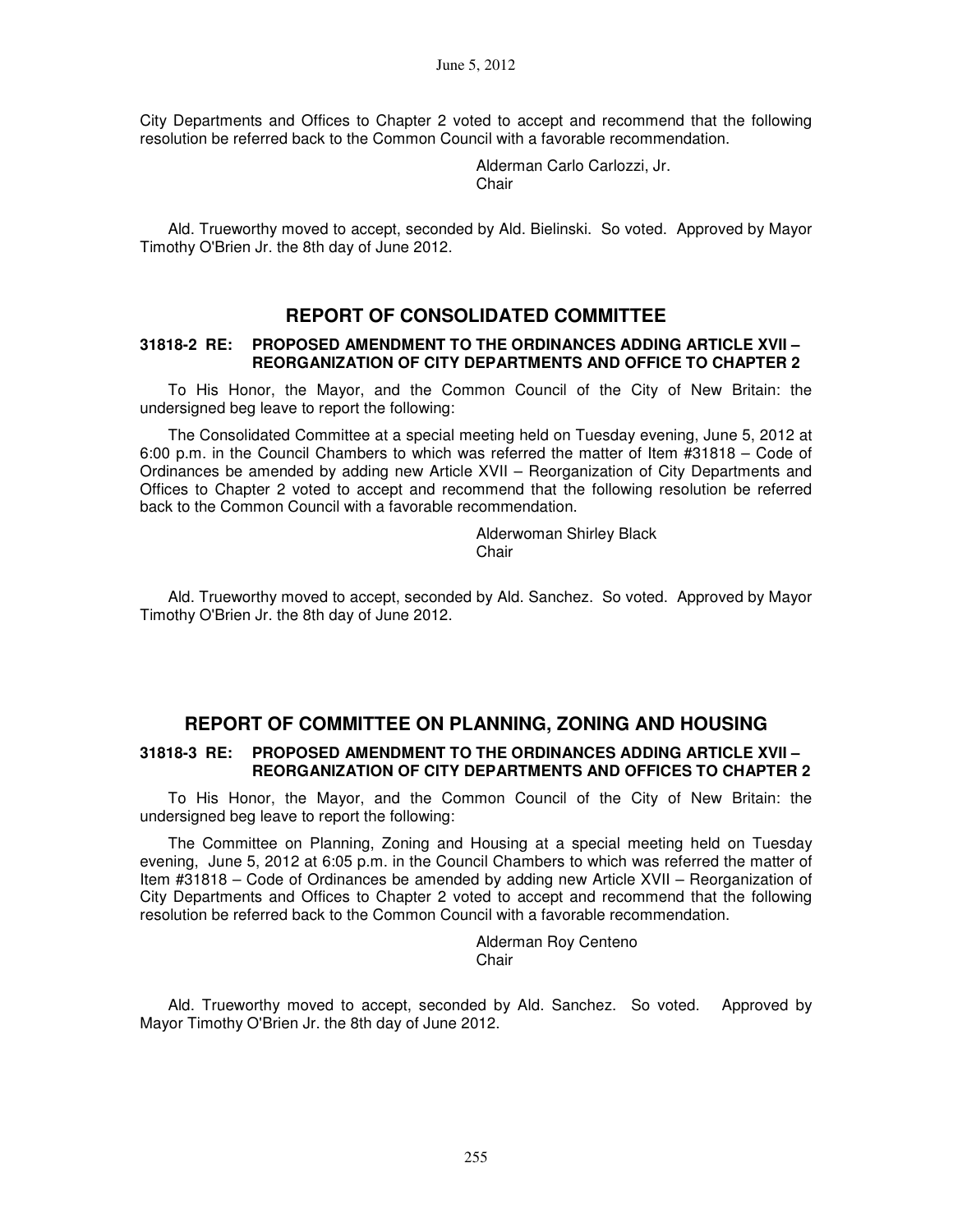Ald. Trueworthy moved to accept and adopt Resolution 31819-5, seconded by Ald. Bielinski. Ald. Trueworthy moved to amend by presenting a strike-all amendment, seconded by Ald. Bielinski. So voted. Ald. Pabon and Ald. Giantonio opposed.

## **RESOLUTIONS**

### **31819-5 RE: GENERAL FUND BUDGET FOR FISCAL YEAR 2012-2013**

To His Honor, the Mayor, and the Common Council of the City of New Britain: the undersigned beg leave to recommend the adoption of the following:

RESOLVED, by the Common Council of the City of New Britain, upon recommendation of the Mayor, the attached estimates of revenue and expenditures, as amended by the Common Council, with all supporting data be the same as hereby made, and for the purpose of meeting said appropriation, a tax of 36.63 mills on the dollar be computed on the basis of a collection rate of 95.88% and the same is hereby laid on the Grand List of October 1, 2011 on all rateable estates and property within the limits of the City of New Britain liable to taxation, and be it further

RESOLVED, that all city taxes for the fiscal year ending June 30, 2013 excluding motor vehicle and personal property which shall be paid on July 1, 2012 and real property taxes shall be due and payable in equal semi-annual installments on the first day of July 2012 and the first day of January 2013 except that any tax of less than Two-Hundred dollars shall be due and payable in full on the first day of July 2012.

If any installments of such tax shall not be paid on or before the first business day of the month next succeeding that in which it shall be due and payable, such installment shall immediately become delinquent and shall be subject to interest at the rate and manner provided in the general statutes. Any taxpayer may pay the total amount of any such tax at the time when the first installment shall be payable and nothing herein shall preclude the payment of the January 1, 2013 installment prior to said 1st due date.

> Alderman Michael Trueworthy Mayor Pro-Tempore

Ald. Trueworthy moved to accept and adopt, seconded by Ald. Bielinski. Roll call vote - 11 in favor, 2 opposed. IN FAVOR: Ald. Trueworthy, Magnuszewski, Centeno, DeFronzo, Sanchez, Collins, Black, Hermanowski, Platosz, Brown and Bielinski. OPPOSED: Ald. Pabon and Ald. Giantonio. RESOLUTION ADOPTED. Approved by Mayor Timothy O'Brien Jr. the 8th day of June 2012.

Ald. Trueworthy moved to accept and adopt Resolution 31820-5, seconded by Ald. Bielinski. Ald. Trueworthy moved to amend by presenting a strike-all amendment, seconded by Ald. Bielinski. So voted.

#### **31820-5 RE: SPECIAL REVENUE FUNDS AND ENTERPRISE FUND BUDGET FOR FISCAL YEAR 2012-2013**

To His Honor, the Mayor, and the Common Council of the City of New Britain: the undersigned beg leave to recommend the adoption of the following:

RESOLVED, The Common Council of the City of New Britain, upon recommendation of the Mayor, as amended by the Common Council, estimates that the attached listing of income and expenditures for each Special Revenue and Enterprise Fund, as further amended by the Common Council, be adopted for the Fiscal Year 2012-2013 as follows:

Special Revenue Funds

| Stanley Golf Course Operating Fund #201 | \$2,055,551 |
|-----------------------------------------|-------------|
| Cemetery Operating Fund #204            | 529.701     |
| Dog Fund #205                           | 158.297     |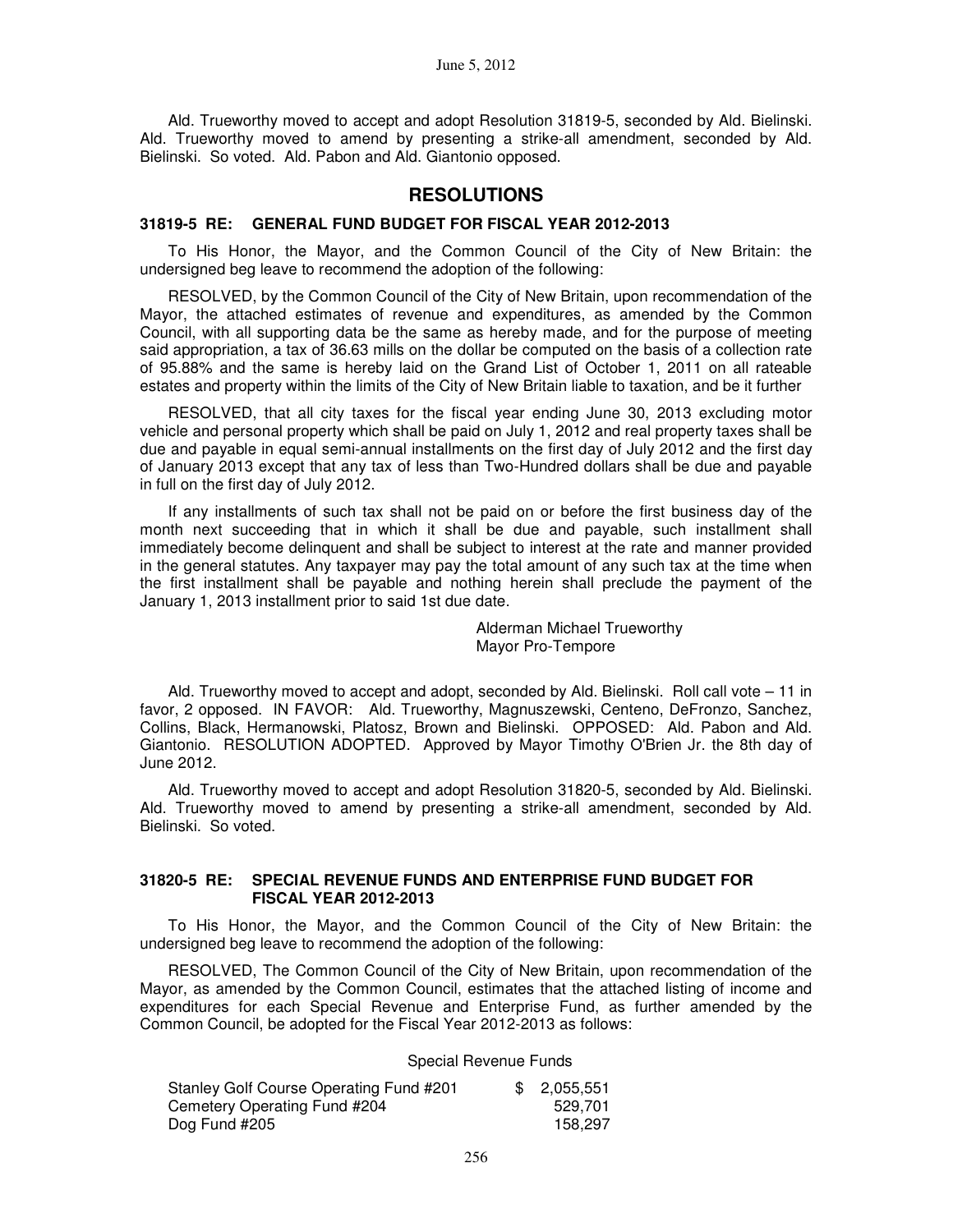| Sewer Operating Fund #208        | 7.958.461  |
|----------------------------------|------------|
| Youth Service Bureau #278        | 322,190    |
| Donations Account #283           | 330,000    |
| Medical Self Insurance Fund #702 | 30,204,531 |
| W/C Self Insurance Fund #703     | 2.703.673  |
| Liability Insurance Fund #704    | 174.750    |
|                                  |            |

### Enterprise Funds

Water Department \$ 13,937,149

Alderman Michael Trueworthy Mayor Pro-Tempore

Ald. Trueworthy moved to accept and adopt, seconded by Ald. Bielinski. Roll call vote – 13 in favor, 0 opposed. IN FAVOR: Ald. Trueworthy, Magnuszewski, Centeno, DeFronzo, Sanchez, Collins, Black, Hermanowski, Platosz, Brown, Pabon, Giantonio and Bielinski. RESOLUTION ADOPTED.

Ald. Trueworthy moved to accept and adopt Resolution 31821-5, seconded by Ald. Bielinski. Ald. Trueworthy moved to amend by presenting a strike-all amendment, seconded by Ald. Bielinski. So voted. Approved by Mayor Timothy O'Brien Jr. the 8th day of June 2012.

### **31821-5 RE: CAPITOL IMPROVEMENT PROGRAM BUDGET FOR FISCAL YEAR 2012- 2013**

To His Honor, the Mayor, and the Common Council of the City of New Britain: the undersigned beg leave to recommend the adoption of the following:

#### RESOLUTION SUMMARY

Article XI of the Charter of the City of New Britain requires the Mayor to present to the Common Council a "Mayor's Proposed Capital Projects Budget". The Capital Projects Budget includes a listing of all proposed capital projects for a six (6) year period with a general description, location and an estimated cost for each proposed activity.

Public Act 87-584, Section 11-44, has created a program referred to as the "Local Capital Improvement Fund" (LOCIP) to provide assistance to Connecticut municipalities for capital activities. For the fiscal year 2012-2013, the State of Connecticut allocated \$931,158 of new monies to New Britain.

The Mayor evaluated the needs of city departments and identified specific projects for funding through the Local Capital Improvement Program Entitlement XXV. Individual grant applications to the State of Connecticut for approval by the Secretary of the Office of Policy and Management is proposed for the projects listed below:

#### **Project:**

| <b>Public Works</b>                                |           |
|----------------------------------------------------|-----------|
| Sidewalk Improvements                              | \$200,000 |
| Washington Park Soccer Field                       | \$75,000  |
| Walnut Hill Park World War I Monument Improvements | \$100,000 |
| <b>Street Rehabilitation Project</b>               | \$556,158 |
| <b>Total LOCIP</b>                                 | \$931,158 |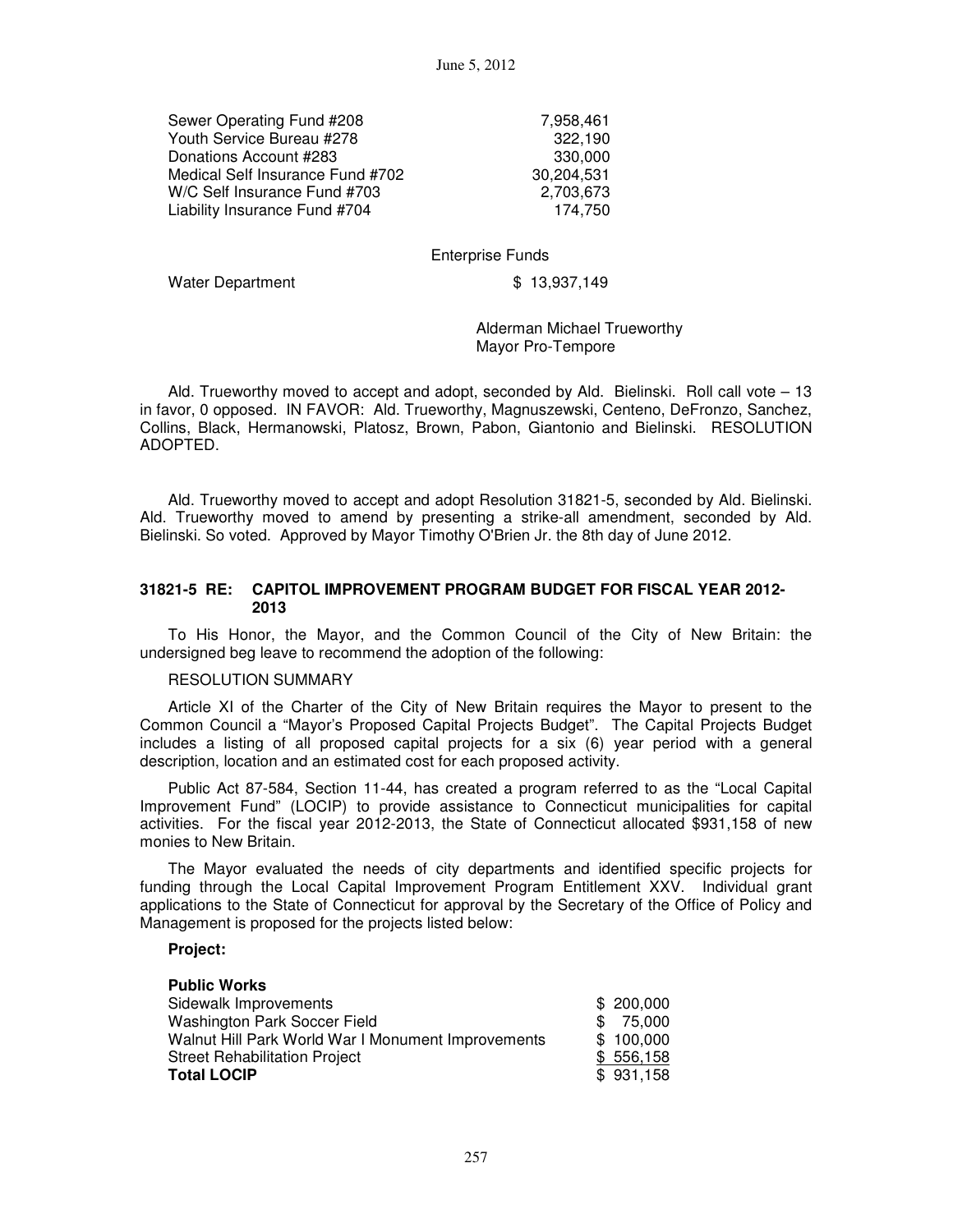RESOLVED, Timothy E. O'Brien Jr., Mayor of the City of New Britain, be authorized to execute all grant documents with the State on behalf of the City for the projects identified herein and,

RESOLVED, the sum of \$931,158 be appropriated within the Special Revenue Fund, LoCIP Fund #213, for the projects specified with the individual expenditure and revenue accounts established for Entitlement XXV grant proceeds.

### Ald. Michael Trueworthy Mayor Pro-Tempore

Ald. Trueworthy moved to accept and adopt, seconded by Ald. Bielinski. Roll call vote – 13 in favor, 0 opposed. IN FAVOR: Ald. Trueworthy, Magnuszewski, Centeno, DeFronzo, Sanchez, Collins, Black, Hermanowski, Platosz, Brown, Pabon, Giantonio and Bielinski. RESOLUTION ADOPTED. Approved by Mayor Timothy O'Brien Jr. the 8th day of June 2012.

Ald. Trueworthy moved to accept and adopt Resolution 31818-4, seconded by Ald. Bielinski. Ald. Trueworthy moved to amend by presenting a strike-all amendment, seconded by Ald. Bielinski. So voted.

### **31818-4 RE: AMENDMENT TO CHAPTER 2 OF THE ORDINANCES ADDING ARTICLE XVII – REORGANIZATION OF CITY DEPARTMENTS AND OFFICES**

To His Honor, the Mayor, and the Common Council of the City of New Britain: the undersigned beg leave to recommend the adoption of the following:

Resolution Summary: PURPOSE. To reorganize the departments and offices of the City of New Britain.

BE IT ORDAINED BY THE COMMON COUNCIL OF THE CITY OF NEW BRITAIN that the Code of Ordinances be amended by adding a new ARTICLE VXII XVII REORGANIZATION OF CITY DEPARTMENTS AND OFFICES to Chapter 2 to read as follows (inserted text appears in underline; deleted text appears in strikethrough; new sections begin with the word [new]; amendment inserted text appears in **italic bold underline**; amendment deleted text appears in **italic bold strikethrough**):

[NEW] ARTICLE VXII XVII. Reorganization of the Departments and Offices of the City of New Britain.

Sec. 2-911. REORGANIZATION PLAN

(a) Pursuant to Section 5-4 of the City Charter, there is hereby enacted a reorganization plan. This plan shall include the reorganization of **all** city departments and offices **except the Common Council and Board of Education**. As a result of this reorganization plan, there shall hereby be six (6) departments in the City of New Britain. Those departments shall be formed from departments existing prior to this reorganization, as follows:

- 1. Community Services Department which shall consist of:
	- i. Health Department
	- ii. Licenses, Permits and Inspections Department
	- iii. Senior Center Department
	- iv. Parks & Recreation Department (Persons with Disabilities)
	- v. Parks & Recreation Department (Youth Services)
	- **vi. Parks & Recreation Department (Veterans services)**
	- **vii. Human Rights and Opportunities**

 **viii. Welfare Department**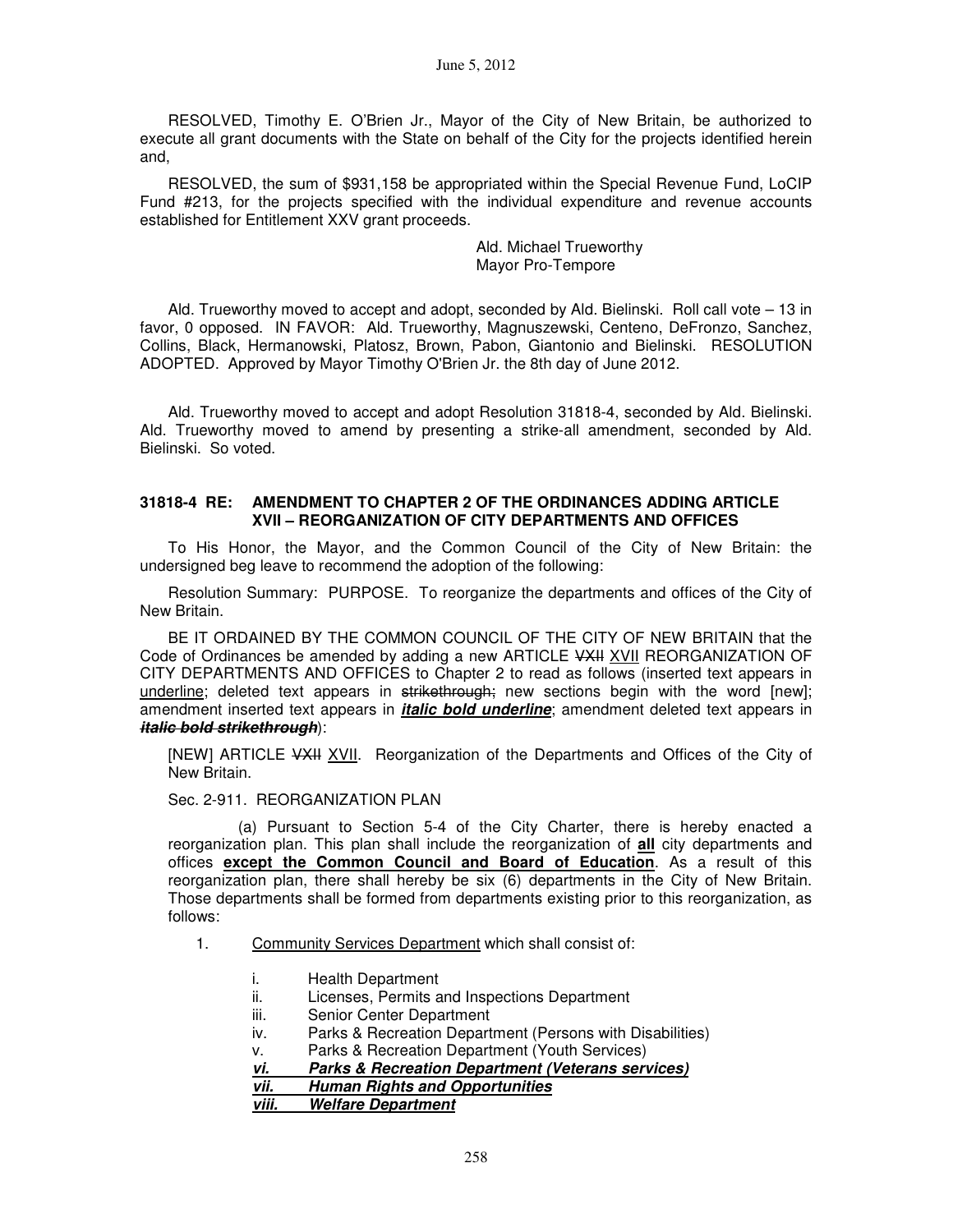- 2. Finance Administration which shall consist of:
	- i. Office of the Assessor
	- ii. Finance Department (including Central Administration, Information Technology, Purchasing)
	- iii. Property Management Department (parking ticket office)
	- iv. Tax Collector's Office
	- v. Water Department (billing and financial administrative)
- 3. Legal Services Department which shall consist of :
	- i. Town and City Clerk
	- ii. Corporation Counsel's Office
	- iii. Democratic Registrar of Voters
	- iv. Personnel Department
	- v. Republican Registrar of Voters
- 4. Economic and Policy Department which shall consist of:
	- i. Office of the Mayor
	- ii. Department of Municipal Development (including City Plan and HUD funds administration)
	- **iii. Parks & Recreation Department (recreation and events)**
	- **Municipal Economic Development Authority**
- 5. Public Safety Department which shall consist of:
	- i. Emergency Management
	- ii. Fire Department
	- iii. Police Department
	- iv. Public Safety Telecommunications Department
- 6. Public Works Department which shall consist of:
	- i. Park & Recreation Department **(park maintenance except Persons with Disabilities, Youth Services and Veterans services and including Stanley Golf Course and Driving Range and Fairview Cemetery)**
	- ii. Property Management Department (expect except parking ticket office)
	- iii. Public Works Department **(including Sewer Operating)**
	- iv. Water Department (water maintenance)

(b) Notwithstanding any provision of the Ordinances of the City of New Britain, except in the case of the Fire, Police and Public Safety Telecommunications Departments, whenever said Ordinances refer to any department or office, or portion, function or the department head thereof, the functions, powers and responsibilities referred to therein shall be vested in such reorganized department, or , as the case may be, in the department head of such reorganized department. **When the terms used to describe the departments, department heads and offices set forth in this reorganization ordinance differ from the terms contained in other sections of the Code of Ordinances, the reorganization ordinance shall control and be applicable.**

> Alderman Michael Trueworthy President to the Common Council

Alderwoman Suzanne Bielinski